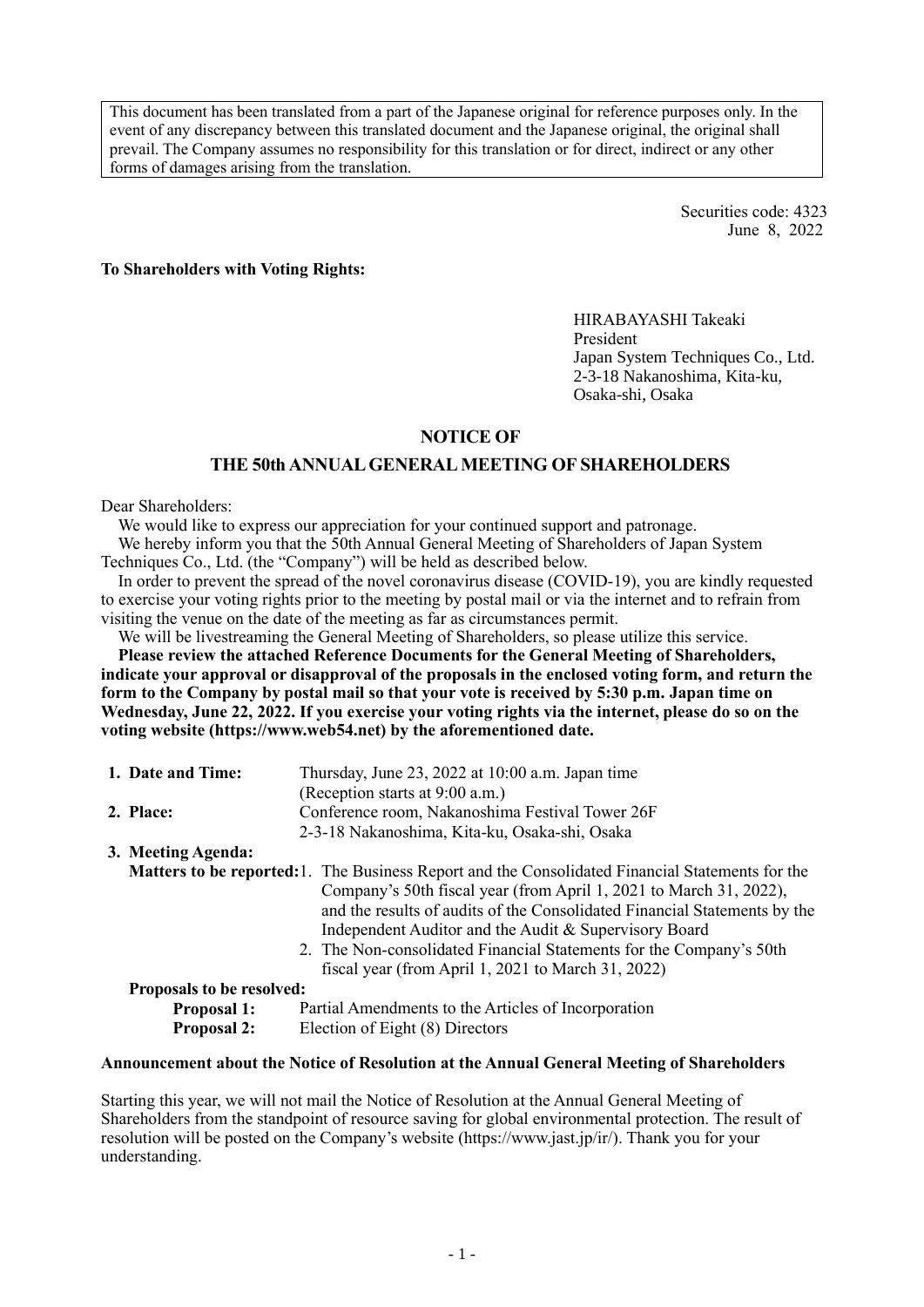- Officers and staff members will be in light clothing with no neckties ("Cool Biz") during the meeting on the day.
- Among the documents to be attached to this Notice of the Annual General Meeting of Shareholders, following documents are posted on the Company's website (https://www.jast.jp/ir/), therefore they are not included in the documents attached to this notice.

- The Consolidated Statement of Changes in Equity and the Notes to the Consolidated Financial **Statements** 

- The Non-consolidated Statement of Changes in Equity and the Notes to the Non-consolidated Financial Statements

Accordingly, the Consolidated Financial Statements and the Non-consolidated Financial Statements stated in the documents attached to this Notice of the Annual General Meeting of Shareholders consist of parts of the Consolidated Financial Statements and the Non-consolidated Financial Statements that were audited by the Audit & Supervisory Board Members and the Independent Auditor in preparing their audit reports.

If any revision is made with regard to the Reference Documents for the General Meeting of Shareholders, the Business Report, the Consolidated Financial Statements and/or the Nonconsolidated Financial Statements, the Company will post such revision on the Company's website (https://www.jast.jp/ir/).

## **Measures against COVID-19 (Requests to Shareholders)**

- We may revise the contents of this Notice of the Annual General Meeting of Shareholders depending on the situation regarding the spread of the virus and announcements by the government or other institutions ahead of the General Meeting of Shareholders. Please also check the information we post on the Company's website (https://www.jast.jp/ir/).
- Officers and staff members will wear face masks when interacting with shareholders, after confirming their own physical condition, including taking their temperature.
- We will implement measures at the venue such as spacing the seats out, adequately ventilating the venue, and reducing the number of staff members as much as possible. As we will have a limited number of chairs, even if you come to the venue, you may not be allowed to enter.
- Please bring and wear your mask when you join the meeting at the venue.
- People who are found to have a fever and people who appear to be unwell may be refused entry.
- There will be no gifts distributed to shareholders attending the meeting this year. Thank you for your understanding.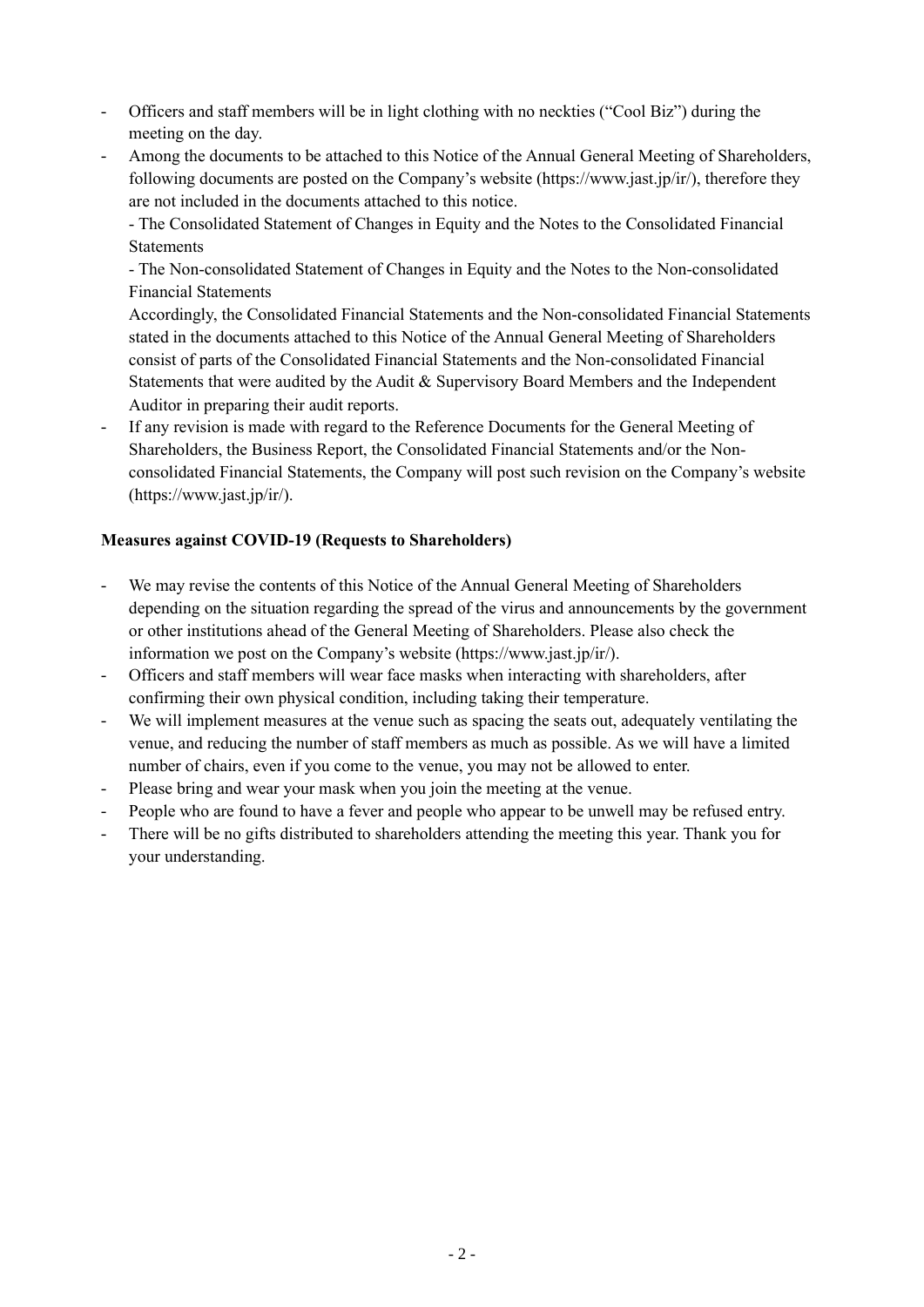# **Reference Documents for the General Meeting of Shareholders**

### **Proposals and References**

### **Proposal 1: Partial Amendments to the Articles of Incorporation**

1. Reasons for amendments

The amended provisions stipulated in the proviso of Article 1 of the supplementary provisions of the "Act Partially Amending the Companies Act" (Act No. 70 of 2019) will be enforced on September 1, 2022. Accordingly, in order to prepare for the introduction of the system for electronic provision of materials for general meetings of shareholders, the Articles of Incorporation of the Company shall be amended as follows.

- (1) The proposed Article 16, Paragraph 1 provides that information contained in the reference materials for the general meeting of shareholders, etc. shall be provided electronically.
- (2) The purpose of the proposed Article 16, Paragraph 2 is to establish a provision to limit the scope of matters to be included in the paper copy to be sent to shareholders who have requested it.
- (3) The provisions related to the internet disclosure and deemed provision of the reference materials for the general meeting of shareholders, etc. (Article 16 of the current Articles of Incorporation) will become unnecessary and will therefore be deleted.
- (4) In line with the above establishment and deletion of the provisions, supplementary provisions related to the effective date, etc. shall be established.
- 2. Details of amendments

The details of the amendments are as follows:

| <b>Current Articles of Incorporation</b>       | <b>Proposed Amendments</b>                   |
|------------------------------------------------|----------------------------------------------|
| (Internet Disclosure and Deemed Provision of   |                                              |
| Reference Materials for the General Meeting of |                                              |
| Shareholders, Etc.)                            |                                              |
| Article 16 The Company may, when convening     | <deleted></deleted>                          |
| a general meeting of shareholders, deem that   |                                              |
| it has provided information to shareholders    |                                              |
| pertaining to matters to be described or       |                                              |
| indicated in the reference materials for the   |                                              |
| general meeting of shareholders, business      |                                              |
| report, non-consolidated financial             |                                              |
| statements, and consolidated financial         |                                              |
| statements, by disclosing such information     |                                              |
| through the internet in accordance with the    |                                              |
| provisions provided in the Ordinance of the    |                                              |
| Ministry of Justice.                           |                                              |
|                                                | (Measures for Electronic Provision, Etc.)    |
| <newly established=""></newly>                 | Article 16 The Company shall, when convening |
|                                                | a general meeting of shareholders, provide   |
|                                                | information contained in the reference       |
|                                                | materials for the general meeting of         |

(Amended parts are underlined.)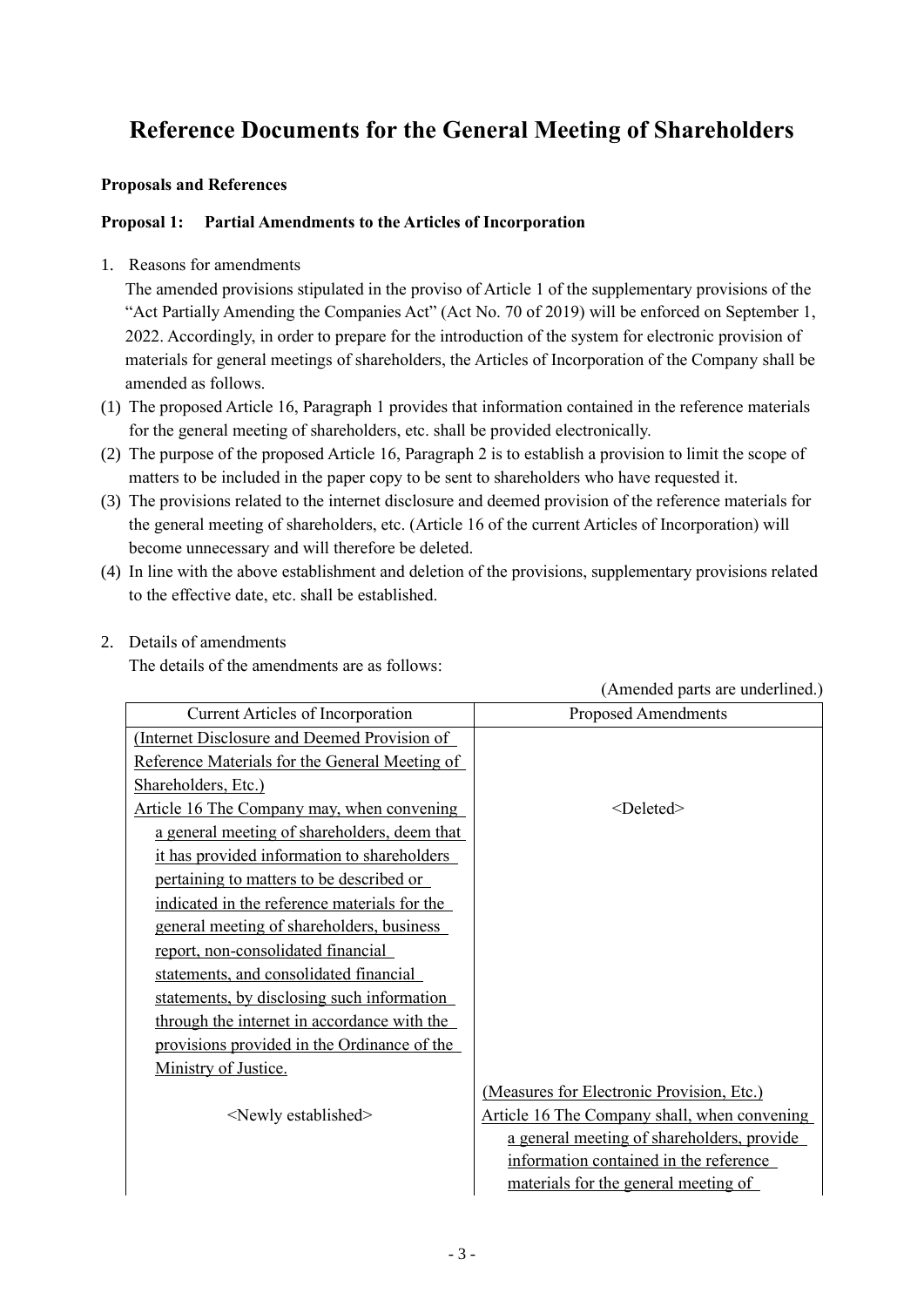| <b>Current Articles of Incorporation</b> | <b>Proposed Amendments</b>                           |
|------------------------------------------|------------------------------------------------------|
|                                          | shareholders, etc. electronically.                   |
|                                          | Among the matters to be provided<br>2.               |
|                                          | electronically, the Company may choose not           |
|                                          | to include all or part of the matters                |
|                                          | stipulated in the Ordinance of the Ministry          |
|                                          | of Justice in the paper copy to be sent to           |
|                                          | shareholders who have requested it by the            |
|                                          | record date for voting rights.                       |
|                                          | Supplementary provisions                             |
| <newly established=""></newly>           | The deletion of Article 16 (Internet<br>1.           |
|                                          | Disclosure and Deemed Provision of                   |
|                                          | Reference Materials for the General                  |
|                                          | Meeting of Shareholders, Etc.) of the                |
|                                          | current Articles of Incorporation and the            |
|                                          | proposed Article 16 (Measures for                    |
|                                          | Electronic Provision, Etc.) shall come into          |
|                                          | effect on September 1, 2022, which is the            |
|                                          | date of enforcement of the amended                   |
|                                          | provisions stipulated in the proviso of              |
|                                          | Article 1 of the supplementary provisions of         |
|                                          | the Act Partially Amending the Companies             |
|                                          | Act (Act No. 70 of 2019) (the "Effective"            |
|                                          | Date").                                              |
|                                          | Notwithstanding the provision of the<br>2.           |
|                                          | preceding paragraph, Article 16 of the               |
|                                          | current Articles of Incorporation shall              |
|                                          | remain in force with respect to a general            |
|                                          | meeting of shareholders to be held on a date         |
|                                          | within six months from the Effective Date.           |
|                                          | These supplementary provisions shall be<br><u>3.</u> |
|                                          | deleted after the lapse of six months from           |
|                                          | the Effective Date or the lapse of three             |
|                                          | months from the date of the general meeting          |
|                                          | of shareholders set forth in the preceding           |
|                                          | paragraph, whichever is later.                       |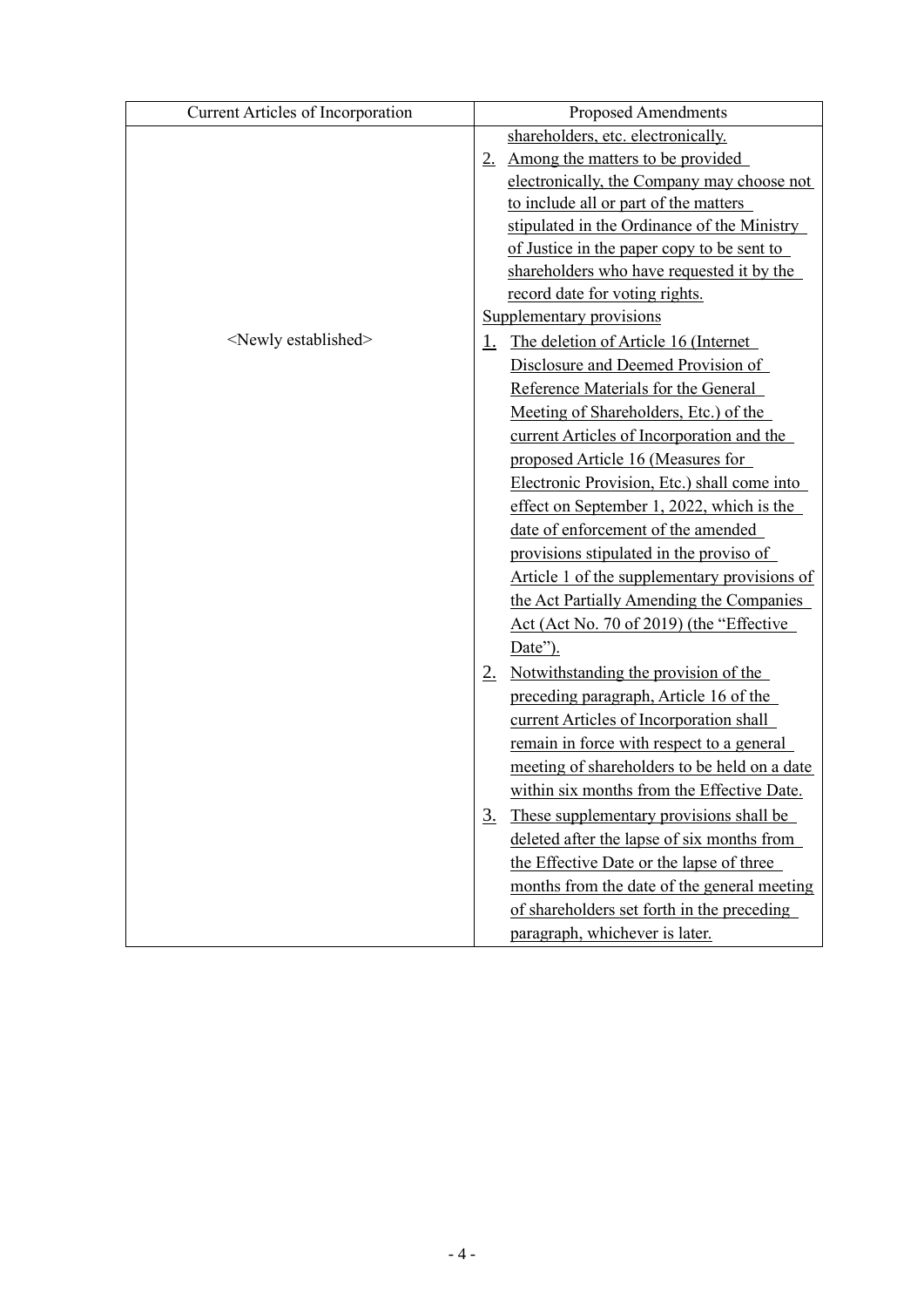## **Proposal 2: Election of Eight (8) Directors**

The terms of office of all eight (8) Directors will expire at the conclusion of this meeting. The Company therefore requests the election of eight (8) Directors, including three (3) External Directors.

The Director candidates are as follows:

| No.            | Name                                |                 | Current positions and responsibilities at<br>the Company                                                                                           | Attendance<br>at the<br>Board of<br>Directors<br>meetings |
|----------------|-------------------------------------|-----------------|----------------------------------------------------------------------------------------------------------------------------------------------------|-----------------------------------------------------------|
| $\mathbf{1}$   | HIRABAYASHI Takeaki [Reappointment] |                 | President                                                                                                                                          | 12/12<br>$(100\%)$                                        |
| $\overline{2}$ | <b>BAN Hiroaki</b>                  | [Reappointment] | Senior Executive Director in Charge of<br>Eastern Japan Region, Medical Big Data<br>Business, Tokyo New Business<br>Promotion, and Global Business | 12/12<br>$(100\%)$                                        |
| 3              | OKADO Noriaki                       | [Reappointment] | Executive Director in Charge of<br>Headquarter Departments and<br><b>International Operations</b>                                                  | 12/12<br>$(100\%)$                                        |
| $\overline{4}$ | TSUCHIYA Yuji                       | [Reappointment] | Director in Charge of GAKUEN<br>Business, New Business Promotion,<br>BankNeo Business, and Western Japan<br><b>System Integration Business</b>     | 12/12<br>$(100\%)$                                        |
| 5              | MUGURUMA Chiharu                    | [Reappointment] | Director in Charge of Eastern Japan<br>System Integration Business and General<br>Manager, ASEAN Business Division                                 | 12/12<br>$(100\%)$                                        |
| 6              | <b>HOSOE Yutaka</b>                 | [Reappointment] | Director [External] [Independent]                                                                                                                  | 12/12<br>$(100\%)$                                        |
| $\tau$         | <b>HANAI</b> Mitsugi                | [Reappointment] | Director [External] [Independent]                                                                                                                  | 12/12<br>$(100\%)$                                        |
| 8              | <b>AKIBA Toshiyuki</b>              | [Reappointment] | Director [External] [Independent]                                                                                                                  | 10/10<br>$(100\%)$                                        |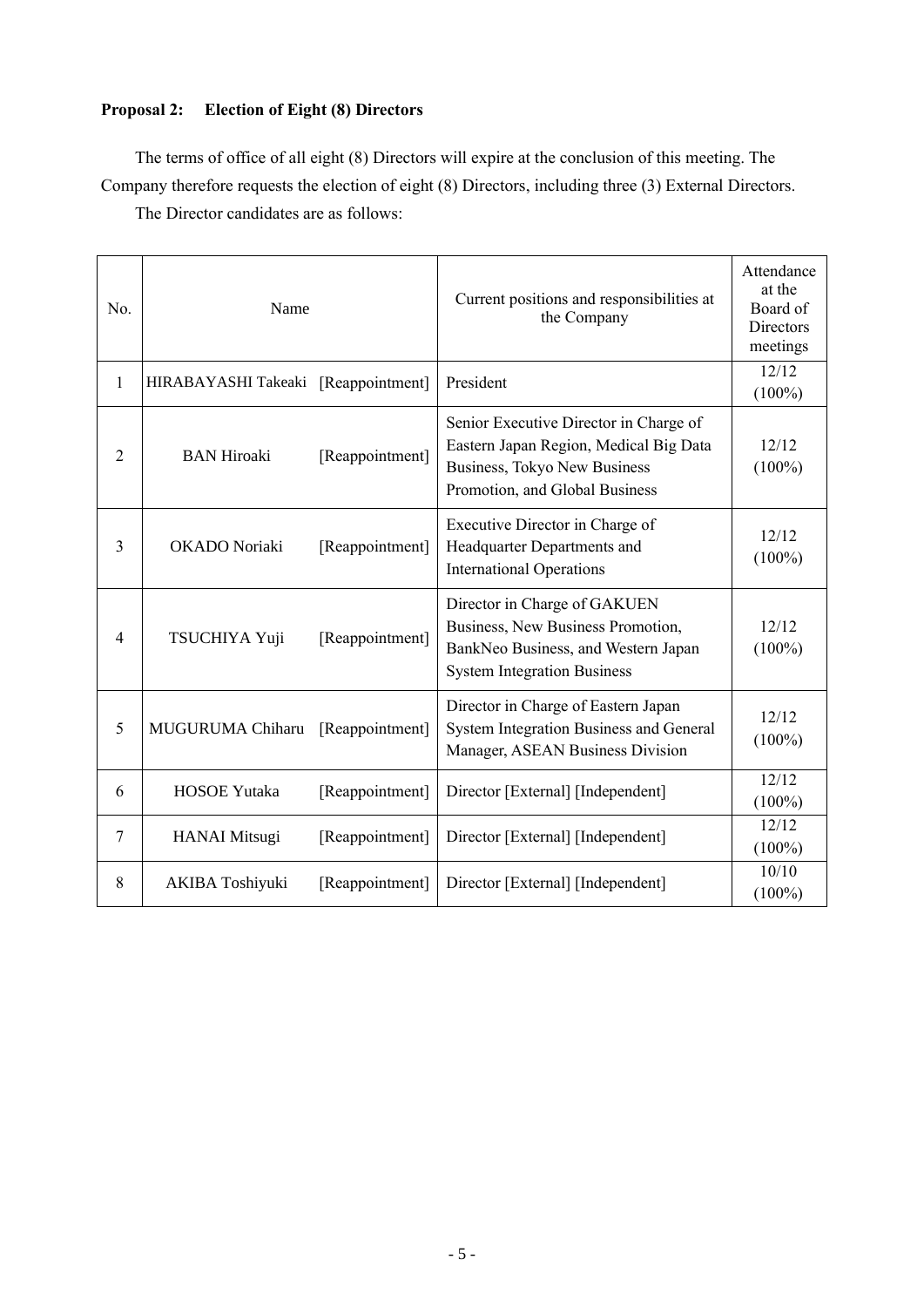| No. | Name<br>(Date of birth)                                                                                                                                                                                                                              | Career summary, positions, responsibilities,<br>and significant concurrent positions                                                                                                                                            | Number of<br>shares of the<br>Company held |  |  |
|-----|------------------------------------------------------------------------------------------------------------------------------------------------------------------------------------------------------------------------------------------------------|---------------------------------------------------------------------------------------------------------------------------------------------------------------------------------------------------------------------------------|--------------------------------------------|--|--|
| 1   | HIRABAYASHI Takeaki<br>(April 23, 1938)<br>[Reappointment]<br>Number of years served<br>as Director: 50 years (at<br>the conclusion of this<br>meeting)                                                                                              | March 1973<br>Established the Company, Representative Director<br>President and CEO<br>April 2005<br>June 2020<br>President (current position)<br>[Significant concurrent positions]<br>Representative Director, Just Co., Ltd. | 96,600                                     |  |  |
|     | [Reason for nomination as candidate for Director]<br>Having led the operations of the Company's group as Representative Director since the establishment of the                                                                                      |                                                                                                                                                                                                                                 |                                            |  |  |
|     | Company, Mr. HIRABAYASHI Takeaki has played important roles as a Director, including executing<br>management philosophy and making important management decisions. In light of this, the Company has<br>renominated him as a candidate for Director. |                                                                                                                                                                                                                                 |                                            |  |  |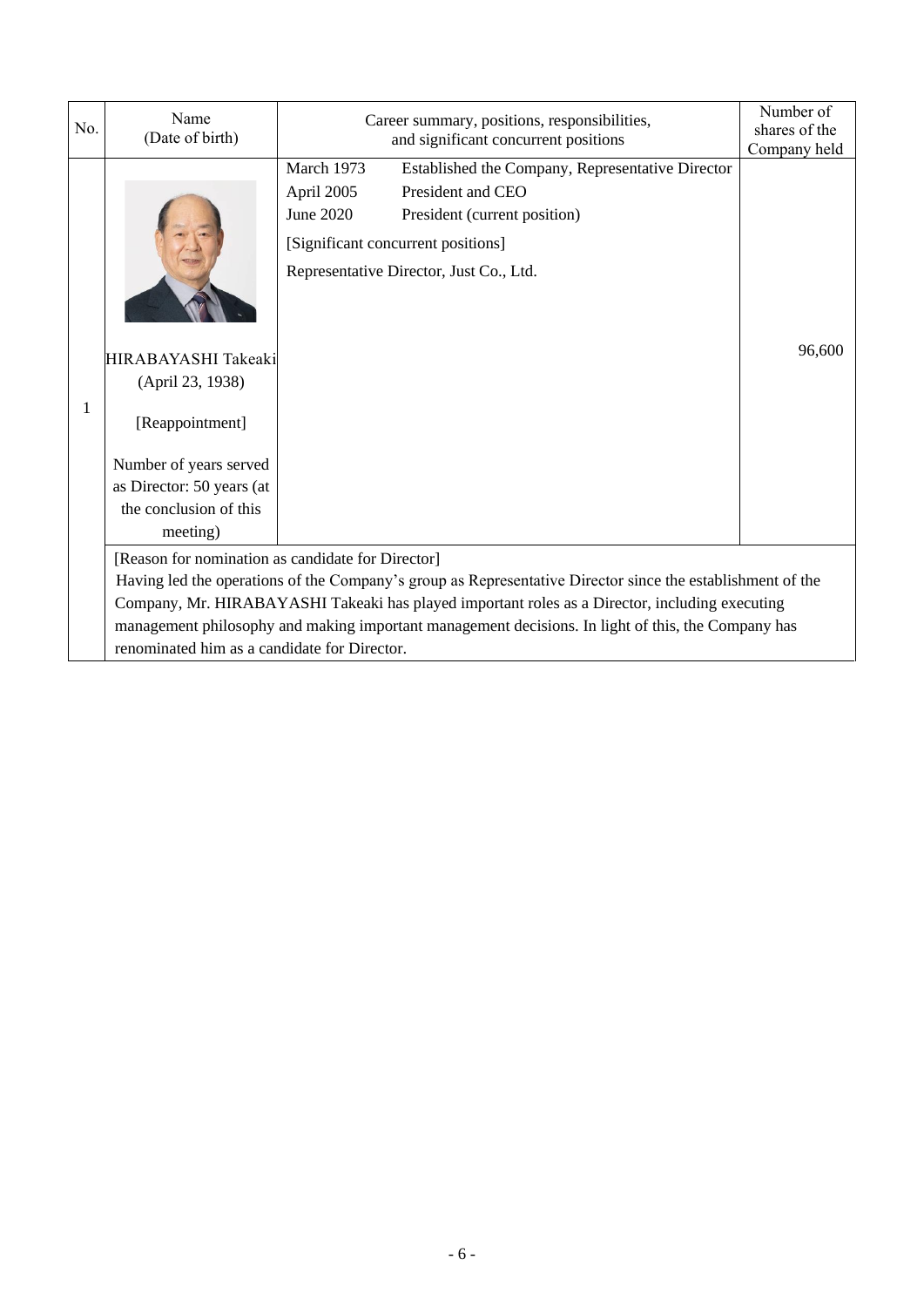| No.                                               | Name<br>(Date of birth)                             |                                                                                                                                                                                                                           | Career summary, positions, responsibilities,<br>and significant concurrent positions                                                            | Number of<br>shares of the |  |
|---------------------------------------------------|-----------------------------------------------------|---------------------------------------------------------------------------------------------------------------------------------------------------------------------------------------------------------------------------|-------------------------------------------------------------------------------------------------------------------------------------------------|----------------------------|--|
|                                                   |                                                     | January 1981                                                                                                                                                                                                              | Joined the Company                                                                                                                              | Company held               |  |
|                                                   |                                                     | October 2006<br><b>June 2010</b>                                                                                                                                                                                          | Managing Executive Officer, Alpha Computer Co.,<br>Ltd. (secondment)<br>Director and Managing Executive Officer, Alpha                          |                            |  |
|                                                   |                                                     | April 2011                                                                                                                                                                                                                | Computer Co., Ltd. (secondment)<br>Officer in Charge of Tokyo Software; and General<br>Manager, Eastern Japan Software Division, the<br>Company |                            |  |
|                                                   |                                                     | June 2012                                                                                                                                                                                                                 | Director in Charge of Tokyo Software; and<br>General Manager, Eastern Japan Software<br>Division, the Company                                   |                            |  |
|                                                   |                                                     | April 2013                                                                                                                                                                                                                | Director in Charge of Tokyo Region, the Company                                                                                                 |                            |  |
|                                                   | <b>BAN</b> Hiroaki                                  | April 2014                                                                                                                                                                                                                | Director in Charge of Eastern Japan Region,<br>Medical Big Data Business, and Special Projects,<br>the Company                                  | 20,600                     |  |
|                                                   | June 2019<br>(January 13, 1961)                     |                                                                                                                                                                                                                           | Executive Director in Charge of Eastern Japan<br>Region, Medical Big Data Business, and Tokyo<br>New Business Promotion, the Company            |                            |  |
| $\overline{2}$                                    | [Reappointment]                                     | <b>June 2021</b>                                                                                                                                                                                                          | Senior Executive Director in Charge of Eastern<br>Japan Region, Medical Big Data Business, Tokyo                                                |                            |  |
|                                                   | Number of years served<br>as Director: 10 years (at |                                                                                                                                                                                                                           | New Business Promotion, and Global Business, the                                                                                                |                            |  |
|                                                   | the conclusion of this                              |                                                                                                                                                                                                                           | Company (current position)                                                                                                                      |                            |  |
|                                                   | meeting)                                            |                                                                                                                                                                                                                           | [Significant concurrent positions]                                                                                                              |                            |  |
|                                                   |                                                     |                                                                                                                                                                                                                           | Director, Alpha Computer Co., Ltd.                                                                                                              |                            |  |
|                                                   |                                                     |                                                                                                                                                                                                                           | Director, JAST Asia Pacific Co., Ltd.                                                                                                           |                            |  |
|                                                   |                                                     |                                                                                                                                                                                                                           | Director, Virtual Calibre SDN. BHD.<br>Director, Virtual Calibre MSC SDN. BHD.                                                                  |                            |  |
|                                                   |                                                     |                                                                                                                                                                                                                           |                                                                                                                                                 |                            |  |
|                                                   | Director, AG NET PTE. LTD.                          |                                                                                                                                                                                                                           |                                                                                                                                                 |                            |  |
| [Reason for nomination as candidate for Director] |                                                     |                                                                                                                                                                                                                           |                                                                                                                                                 |                            |  |
|                                                   |                                                     | Since his appointment as a Director in 2012, Mr. BAN Hiroaki has played important roles, including executing<br>business and making management decisions / supervising management, as a Director in charge of the Eastern |                                                                                                                                                 |                            |  |
|                                                   |                                                     |                                                                                                                                                                                                                           | Japan Region and Medical Big Data Business, and since 2021, he has led the management of the group as a                                         |                            |  |
|                                                   |                                                     |                                                                                                                                                                                                                           | Senior Executive Director. In light of his experience and achievements, the Company has renominated him as a                                    |                            |  |

candidate for Director.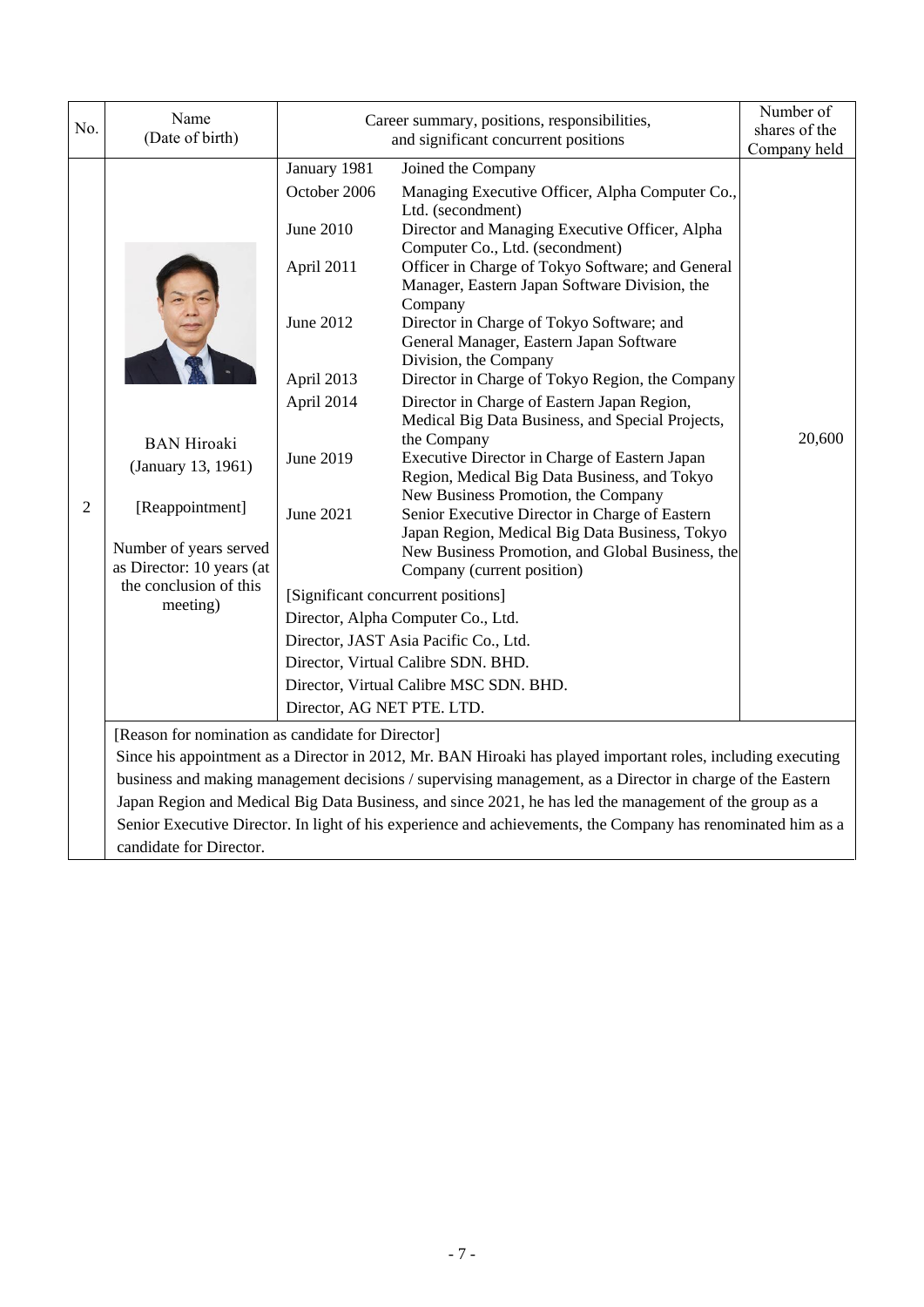| No. | Name<br>(Date of birth)                                                                                   |               | Career summary, positions, responsibilities,<br>and significant concurrent positions                                       |        |  |
|-----|-----------------------------------------------------------------------------------------------------------|---------------|----------------------------------------------------------------------------------------------------------------------------|--------|--|
|     |                                                                                                           | February 1999 | Joined the Company                                                                                                         |        |  |
|     |                                                                                                           | June 2007     | Director; and General Manager, Finance<br>Department, the Company                                                          |        |  |
|     |                                                                                                           | June 2010     | Director in Charge of Headquarter Departments;<br>and General Manager, Finance Department, the<br>Company                  |        |  |
|     |                                                                                                           | April 2014    | Director in Charge of Headquarter Departments<br>and Global Management, the Company                                        |        |  |
|     |                                                                                                           | April 2017    | Director in Charge of Headquarter Departments,<br>the Company                                                              | 13,400 |  |
|     | OKADO Noriaki                                                                                             | April 2019    | Director in Charge of Headquarter Departments                                                                              |        |  |
|     | (February 11, 1960)                                                                                       |               | and International Operations, the Company                                                                                  |        |  |
| 3   | [Reappointment]                                                                                           | June 2019     | Executive Director in Charge of Headquarter<br>Departments and International Operations, the<br>Company (current position) |        |  |
|     | Number of years served                                                                                    |               |                                                                                                                            |        |  |
|     | as Director: 15 years (at                                                                                 |               |                                                                                                                            |        |  |
|     | the conclusion of this<br>meeting)                                                                        |               |                                                                                                                            |        |  |
|     | [Reason for nomination as candidate for Director]                                                         |               |                                                                                                                            |        |  |
|     | Since his appointment as a Director in 2007, Mr. OKADO Noriaki has played important roles, including      |               |                                                                                                                            |        |  |
|     | making management decisions / supervising management, as a Director in charge of headquarter departments, |               |                                                                                                                            |        |  |
|     |                                                                                                           |               | and since 2019, he has led the management of the group as an Executive Director; in light of his experience and            |        |  |
|     |                                                                                                           |               | achievements, the Company has renominated him as a candidate for Director.                                                 |        |  |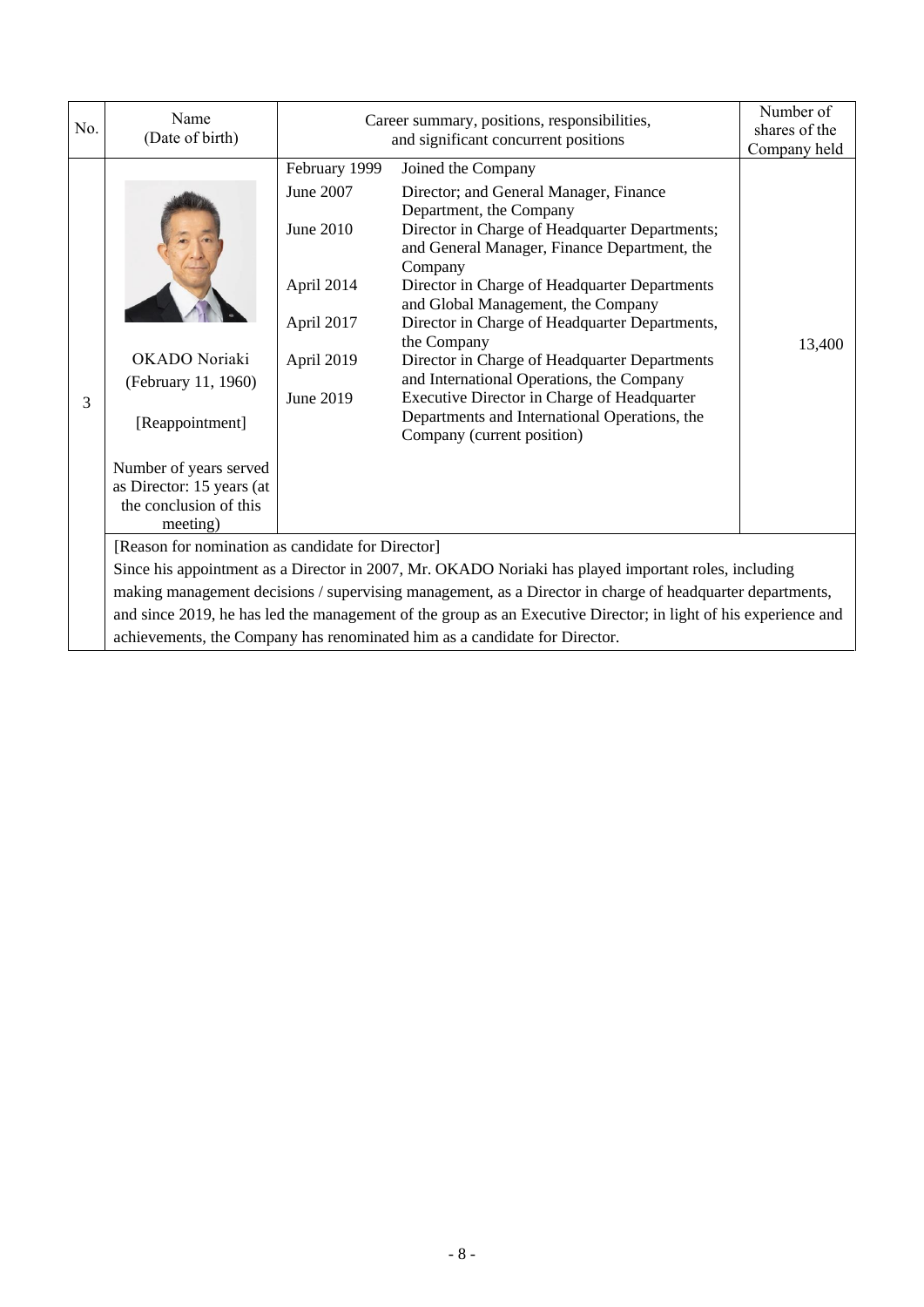| No. | Name<br>(Date of birth)                                                                                                                                         |                                                                                                                                                                | Career summary, positions, responsibilities,<br>and significant concurrent positions                                                                                                                                                                                                                                                                                                                                                                                                                                                                                                                                                                                                                                                                                                                                                                                                                                                           | Number of<br>shares of the<br>Company held |
|-----|-----------------------------------------------------------------------------------------------------------------------------------------------------------------|----------------------------------------------------------------------------------------------------------------------------------------------------------------|------------------------------------------------------------------------------------------------------------------------------------------------------------------------------------------------------------------------------------------------------------------------------------------------------------------------------------------------------------------------------------------------------------------------------------------------------------------------------------------------------------------------------------------------------------------------------------------------------------------------------------------------------------------------------------------------------------------------------------------------------------------------------------------------------------------------------------------------------------------------------------------------------------------------------------------------|--------------------------------------------|
| 4   | TSUCHIYA Yuji<br>(June 8, 1962)<br>[Reappointment]<br>Number of years served<br>as Director: 6 years (at<br>the conclusion of this<br>meeting)                  | March 1983<br>April 2012<br>April 2014<br>June 2016<br>April 2017<br>April 2019<br>April 2021<br>June 2021<br>April 2022<br>[Significant concurrent positions] | Joined the Company<br>Officer; and General Manager, GAKUEN<br>Division, the Company<br>Officer in Charge of GAKUEN Business, the<br>Company<br>Director in Charge of GAKUEN Business, the<br>Company<br>Director in Charge of GAKUEN Business and<br>New Business Promotion, the Company<br>Director in Charge of GAKUEN Business, New<br>Business Promotion, and BankNeo Business, the<br>Company<br>Director in Charge of GAKUEN Business, New<br>Business Promotion, BankNeo Business, and<br>Western Japan System Integration Business, the<br>Company<br>Director in Charge of Western Japan Region,<br><b>GAKUEN Business, New Business Promotion, and</b><br>BankNeo Business, the Company<br>Director in Charge of GAKUEN Business, New<br>Business Promotion, BankNeo Business, and<br>Western Japan System Integration Business, the<br>Company (current position)<br>Chairperson, Shanghai Jiafeng Information Technology Co., Ltd. | 17,700                                     |
|     | [Reason for nomination as candidate for Director]<br>Since his appointment as a Director in 2016, Mr. TSUCHIYA Yuji has played important roles in the expansion |                                                                                                                                                                |                                                                                                                                                                                                                                                                                                                                                                                                                                                                                                                                                                                                                                                                                                                                                                                                                                                                                                                                                |                                            |
|     |                                                                                                                                                                 |                                                                                                                                                                | of brand business and the business of the Company's group as a Director in charge of GAKUEN Business,<br>BankNeo Business, and the Company's software business in western Japan. In light of this, the Company has                                                                                                                                                                                                                                                                                                                                                                                                                                                                                                                                                                                                                                                                                                                             |                                            |
|     | renominated him as a candidate for Director.                                                                                                                    |                                                                                                                                                                |                                                                                                                                                                                                                                                                                                                                                                                                                                                                                                                                                                                                                                                                                                                                                                                                                                                                                                                                                |                                            |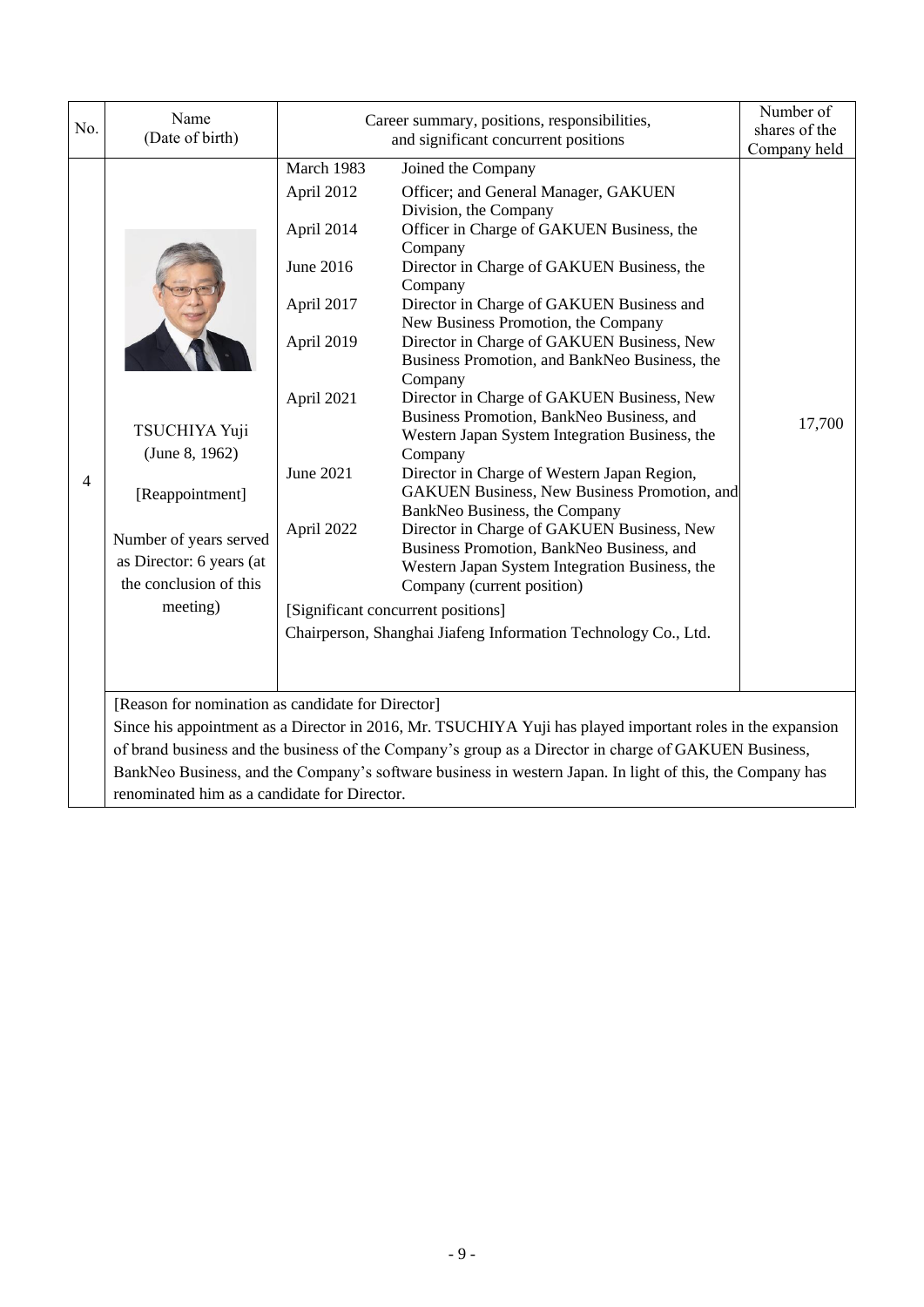| No.                                               | Name<br>(Date of birth)                |                                       | Career summary, positions, responsibilities,<br>and significant concurrent positions                                                                                          | Number of<br>shares of the<br>Company held |  |  |
|---------------------------------------------------|----------------------------------------|---------------------------------------|-------------------------------------------------------------------------------------------------------------------------------------------------------------------------------|--------------------------------------------|--|--|
|                                                   |                                        | April 1988                            | Joined the Company                                                                                                                                                            |                                            |  |  |
|                                                   |                                        | April 2014                            | Officer; and General Manager, Eastern Japan<br>Software Business Department, the Company                                                                                      |                                            |  |  |
|                                                   |                                        | April 2018                            | Officer in Charge of Eastern Japan System<br>Integration Business, the Company                                                                                                |                                            |  |  |
|                                                   |                                        | June 2019                             | Director in Charge of Eastern Japan System                                                                                                                                    |                                            |  |  |
|                                                   |                                        | January 2020                          | Integration Business, the Company<br>Director in Charge of Eastern Japan System<br>Integration Business; and Vice General Manager,<br>Overseas Business Division, the Company |                                            |  |  |
| 5                                                 | MUGURUMA Chiharu<br>(October 22, 1964) | January 2021                          | Director in Charge of Eastern Japan System<br>Integration Business; and General Manager,<br>ASEAN Business Division, the Company (current<br>position)                        | 8,900                                      |  |  |
|                                                   | [Reappointment]                        |                                       | [Significant concurrent positions]                                                                                                                                            |                                            |  |  |
|                                                   |                                        | Director, ISR Co., Ltd.               |                                                                                                                                                                               |                                            |  |  |
|                                                   | Number of years served                 | Director, JASTEC (THAILAND) CO., LTD. |                                                                                                                                                                               |                                            |  |  |
|                                                   | as Director: 3 years (at               | Director, JAST Asia Pacific Co., Ltd. |                                                                                                                                                                               |                                            |  |  |
|                                                   | the conclusion of this                 | Director, Virtual Calibre SDN. BHD.   |                                                                                                                                                                               |                                            |  |  |
|                                                   | meeting)                               |                                       | Director, Virtual Calibre MSC SDN. BHD.                                                                                                                                       |                                            |  |  |
|                                                   |                                        | Director, AG NET PTE. LTD.            |                                                                                                                                                                               |                                            |  |  |
| [Reason for nomination as candidate for Director] |                                        |                                       |                                                                                                                                                                               |                                            |  |  |
|                                                   |                                        |                                       | Since his appointment as a Director in 2019, Mr. MUGURUMA Chiharu has played important roles, including                                                                       |                                            |  |  |
|                                                   |                                        |                                       | executing business and making management decisions, as a Director in charge of the Company's software                                                                         |                                            |  |  |
|                                                   |                                        |                                       | business in eastern Japan. In light of this, the Company has renominated him as a candidate for Director.                                                                     |                                            |  |  |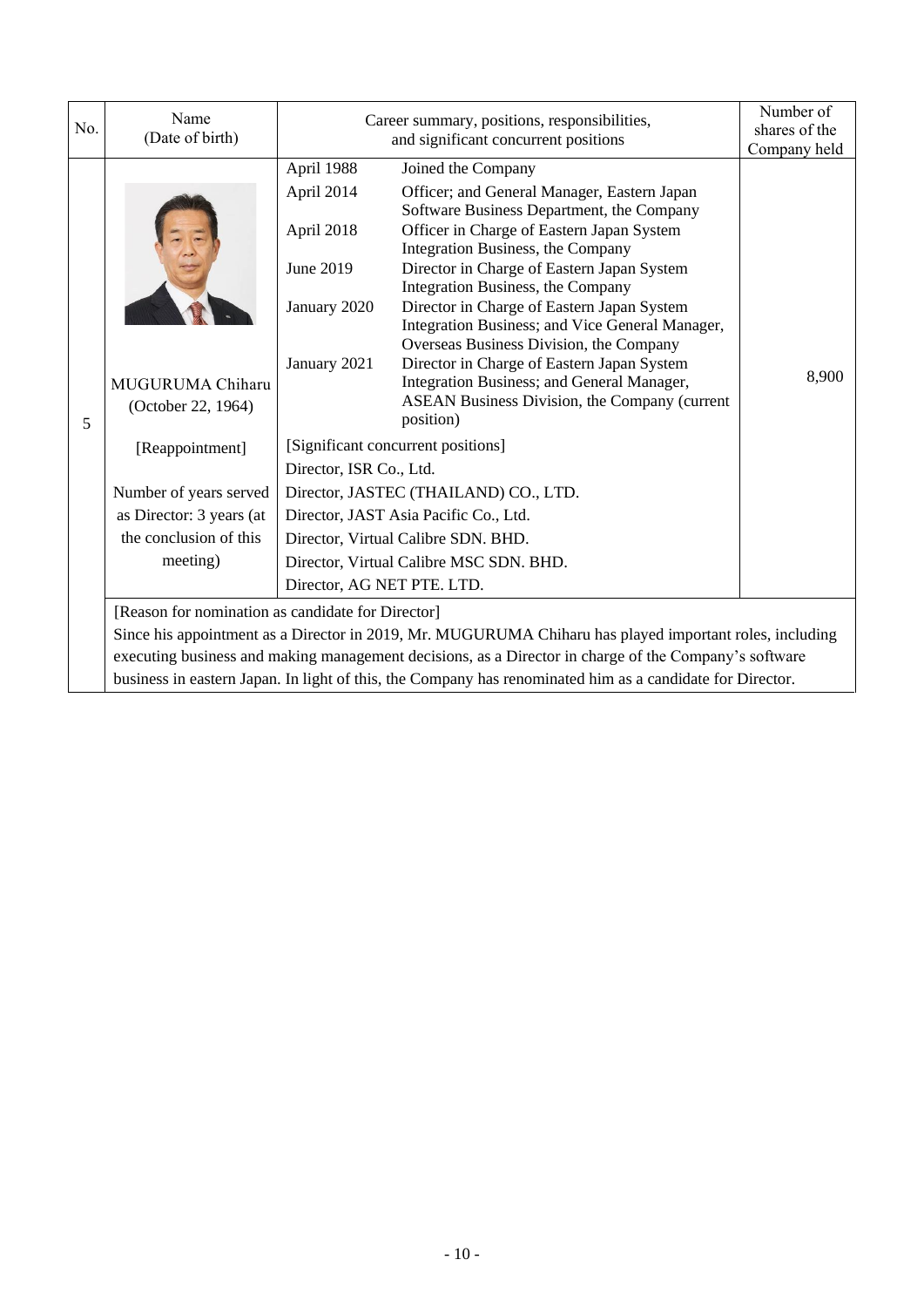| No. | Name<br>(Date of birth)                                                                                                                                                                                                                                                                                                                                                                                                                                                                                                                                                                                                                                                                                                                                                            |                                                                                                                                                | Career summary, positions, responsibilities,<br>and significant concurrent positions                                                                                                                                                                                                                                                |          |  |
|-----|------------------------------------------------------------------------------------------------------------------------------------------------------------------------------------------------------------------------------------------------------------------------------------------------------------------------------------------------------------------------------------------------------------------------------------------------------------------------------------------------------------------------------------------------------------------------------------------------------------------------------------------------------------------------------------------------------------------------------------------------------------------------------------|------------------------------------------------------------------------------------------------------------------------------------------------|-------------------------------------------------------------------------------------------------------------------------------------------------------------------------------------------------------------------------------------------------------------------------------------------------------------------------------------|----------|--|
|     | <b>HOSOE Yutaka</b><br>(August 16, 1959)                                                                                                                                                                                                                                                                                                                                                                                                                                                                                                                                                                                                                                                                                                                                           | April 1983<br>June 2004<br>January 2006<br>April 2007<br><b>July 2011</b><br><b>July 2014</b>                                                  | Joined Toyota Industries Corporation<br>Director/Consultant, Admix Partners YK (current<br>position)<br>Executive Vice-President, BNI Systems Corp.<br>President, BNI Systems Corp.<br>Executive Vice-President, NTT Data China<br>Outsourcing Co., Ltd.<br>Chief Executive Officer, Innovative Solutions<br>Inc.(current position) | $\theta$ |  |
| 6   | [Reappointment]<br>Number of years served                                                                                                                                                                                                                                                                                                                                                                                                                                                                                                                                                                                                                                                                                                                                          | June 2017<br>External Director, the Company (current position)<br>[Significant concurrent positions]<br>Director/Consultant, Admix Partners YK |                                                                                                                                                                                                                                                                                                                                     |          |  |
|     | as Director: 5 years (at<br>the conclusion of this<br>meeting)                                                                                                                                                                                                                                                                                                                                                                                                                                                                                                                                                                                                                                                                                                                     |                                                                                                                                                | Chief Executive Officer, Innovative Solutions Inc.                                                                                                                                                                                                                                                                                  |          |  |
|     | [Reason for nomination as candidate for External Director and a description of the expected roles]<br>Mr. HOSOE Yutaka has abundant experience and a broad range of knowledge in the leading-edge IT consulting<br>business and business model reconstruction, including global business, and the Company expects him to continue<br>to leverage his abilities to provide supervision and advice, particularly from the managerial perspective,<br>concerning the execution of duties by Directors in each business of the Company's group; thus, the Company has<br>renominated him as a candidate for External Director. The period for which Mr. HOSOE Yutaka has served as an<br>External Director for the Company will be five $(5)$ years at the conclusion of this meeting. |                                                                                                                                                |                                                                                                                                                                                                                                                                                                                                     |          |  |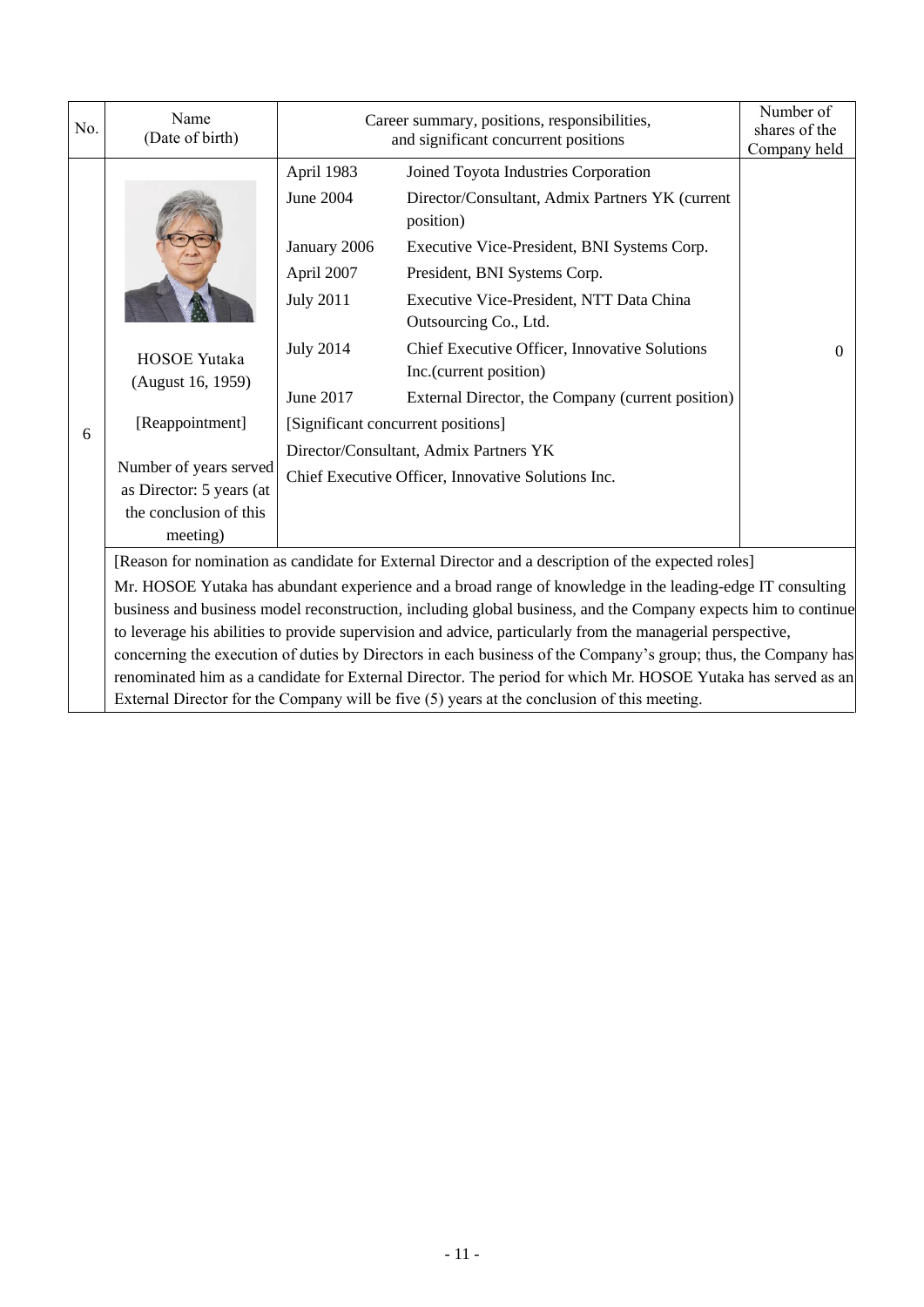| No. | Name<br>(Date of birth)                                                                                                                                |                                                                                                                                                                                                                                                                                                                                                                                                                                                                                                                                                                                                                                                                                | Career summary, positions, responsibilities,<br>and significant concurrent positions                                                                                                                                                                                                                                                               |                                |
|-----|--------------------------------------------------------------------------------------------------------------------------------------------------------|--------------------------------------------------------------------------------------------------------------------------------------------------------------------------------------------------------------------------------------------------------------------------------------------------------------------------------------------------------------------------------------------------------------------------------------------------------------------------------------------------------------------------------------------------------------------------------------------------------------------------------------------------------------------------------|----------------------------------------------------------------------------------------------------------------------------------------------------------------------------------------------------------------------------------------------------------------------------------------------------------------------------------------------------|--------------------------------|
| 7   | <b>HANAI</b> Mitsugi<br>(June 29, 1953)<br>[Reappointment]<br>Number of years served<br>as Director: 3 years (at<br>the conclusion of this<br>meeting) | April 1977<br>August 1982<br>February 2005<br>August 2008<br>April 2015<br>December 2017<br>June 2019                                                                                                                                                                                                                                                                                                                                                                                                                                                                                                                                                                          | Joined Nippon Univac Kaisha, Ltd. (now Nihon<br>Unisys, Ltd.)<br>Joined IBM Japan, Ltd.<br>President, T&I Solution Co. Ltd.<br>Senior Vice President, Nippon Information and<br><b>Communication Corporation</b><br>Adviser, DAIICHI COMPUTER RESOURCE<br>CO., LTD.<br>Adviser, S2I Co., Ltd.<br>External Director, the Company (current position) | Company held<br>$\overline{0}$ |
|     |                                                                                                                                                        | [Reason for nomination as candidate for External Director and a description of the expected roles]<br>Mr. HANAI Mitsugi has abundant experience and a broad range of knowledge in areas including the sales of<br>IT solutions to mainly automobile manufacturers and the management of sales teams as well as the branding of<br>products and services, which he obtained while working at major IT companies, and the Company expects him<br>to continue to leverage his abilities to provide supervision and advice, particularly from the sales perspective,<br>concerning the execution of duties by Directors in each business of the Company's group; thus, the Company |                                                                                                                                                                                                                                                                                                                                                    |                                |
|     |                                                                                                                                                        |                                                                                                                                                                                                                                                                                                                                                                                                                                                                                                                                                                                                                                                                                | has renominated him as a candidate for External Director. The period for which Mr. HANAI Mitsugi has<br>served as an External Director for the Company will be three (3) years at the conclusion of this meeting.                                                                                                                                  |                                |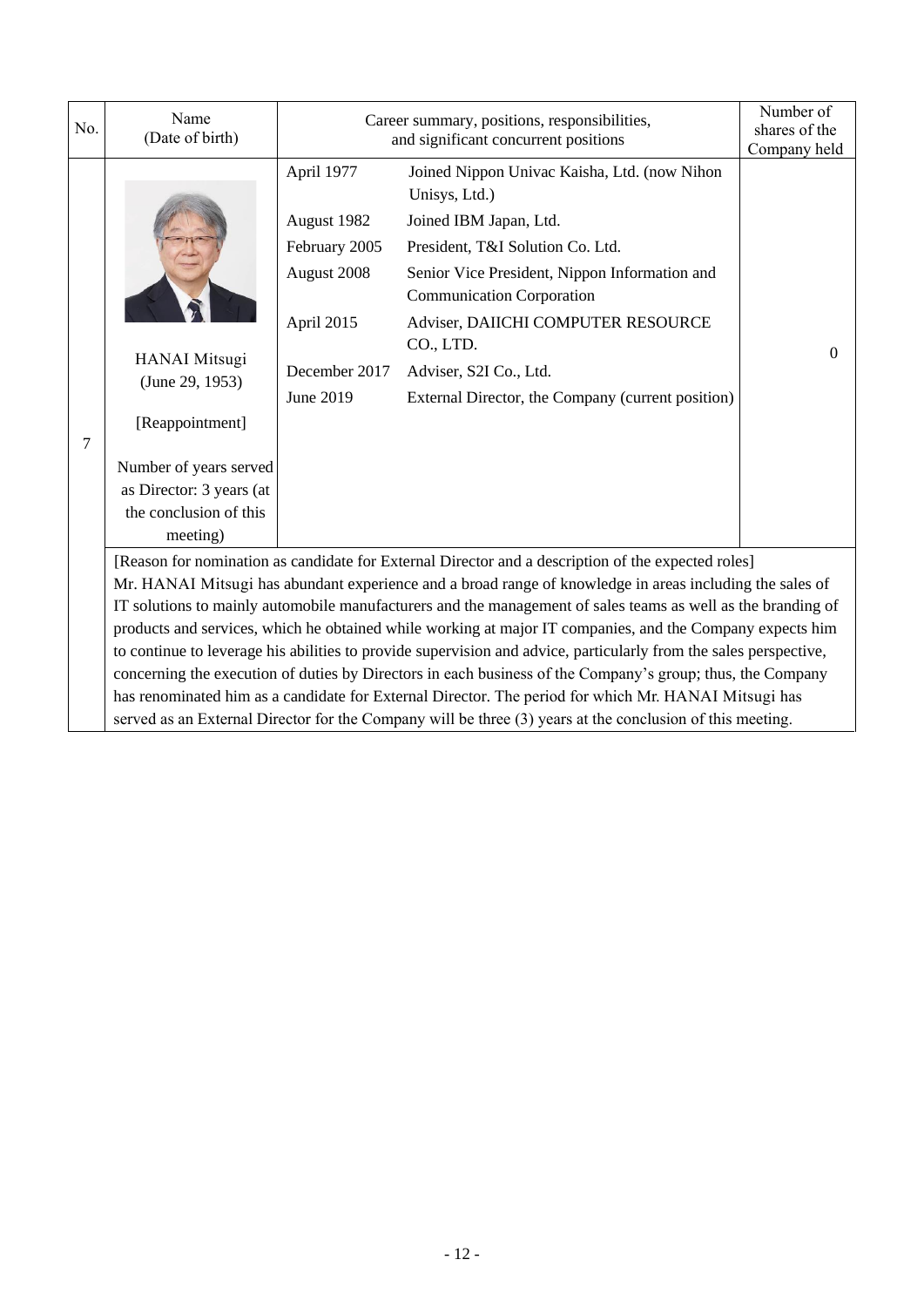| No. | Name<br>(Date of birth)                                                                                                                                 |                                                                                                                                                                                                                                                                                                                                                                                                                                                                                                                                                                                                                                                                                                                                                                                                                                                                                                           | Career summary, positions, responsibilities,<br>and significant concurrent positions                                                                                                                                                                                                                                                                                                                                                                                      |          |  |
|-----|---------------------------------------------------------------------------------------------------------------------------------------------------------|-----------------------------------------------------------------------------------------------------------------------------------------------------------------------------------------------------------------------------------------------------------------------------------------------------------------------------------------------------------------------------------------------------------------------------------------------------------------------------------------------------------------------------------------------------------------------------------------------------------------------------------------------------------------------------------------------------------------------------------------------------------------------------------------------------------------------------------------------------------------------------------------------------------|---------------------------------------------------------------------------------------------------------------------------------------------------------------------------------------------------------------------------------------------------------------------------------------------------------------------------------------------------------------------------------------------------------------------------------------------------------------------------|----------|--|
| 8   | <b>AKIBA</b> Toshiyuki<br>(June 18, 1956)<br>[Reappointment]<br>Number of years served<br>as Director: 1 year (at<br>the conclusion of this<br>meeting) | April 1980<br>March 2004<br>January 2012<br><b>July 2013</b><br>June 2015<br><b>June 2021</b>                                                                                                                                                                                                                                                                                                                                                                                                                                                                                                                                                                                                                                                                                                                                                                                                             | Joined Canon Sales Co., Inc. (now Canon<br>Marketing Japan Inc.)<br>President, Canon Supercomputing S.I. Inc.; and<br>President, Canon Solutions Service Inc., a<br>subsidiary of Canon Supercomputing S.I. Inc<br>(serving concurrently)<br>Director (part-time), Canon BizAttenda Inc.<br>Director (part-time), Qualysite Technologies Inc.<br>Director, Ftime Corporation<br>Managing Director, Ftime Corporation<br>External Director, the Company (current position) | $\Omega$ |  |
|     | year at the conclusion of this meeting.                                                                                                                 | [Reason for nomination as candidate for External Director and a description of the expected roles]<br>Having held multiple important positions including Representative Director at other companies, Mr. AKIBA<br>Toshiyuki has a large network of contacts including IT vendors, abundant experience, and a broad range of<br>knowledge in the information and communication industry, and the Company expects him to leverage his<br>abilities to provide supervision and advice, particularly from the expert viewpoint, concerning the execution of<br>duties by Directors in business expansion and in the creation of growth opportunities including new customer<br>acquisition and alliance expansion; thus, the Company has renominated him as a candidate for External Director.<br>The period for which Mr. AKIBA Toshiyuki has served as an External Director for the Company will be one (1) |                                                                                                                                                                                                                                                                                                                                                                                                                                                                           |          |  |

Notes: 1. There is no special interest between any of the candidates and the Company.

- 2. Mr. HOSOE Yutaka, Mr. HANAI Mitsugi, and Mr. AKIBA Toshiyuki are candidates for External Director.
- 3. The Company has concluded agreements with Mr. HOSOE Yutaka, Mr. HANAI Mitsugi, and Mr. AKIBA Toshiyuki limiting liability for damages as stipulated in Article 423, Paragraph 1 of the Companies Act. The limit of the amount of liability for damages under the agreements shall be the amount stipulated by laws and regulations. If they are reelected, the Company plans to continue the agreements with them.
- 4. The Company has concluded a directors and officers liability insurance contract with an insurance company as stipulated in Article 430-3, Paragraph 1 of the Companies Act, and plans to renew the contract in November 2022. This insurance contract covers damages that may arise when an officer, the insured, assumes liability for the execution of his or her duties or receives a claim related to the pursuit of such liability. If each candidate is reelected, each candidate will be included in the insured persons of this contract.
- 5. The Company has provided notification that Mr. HOSOE Yutaka, Mr. HANAI Mitsugi, and Mr. AKIBA Toshiyuki are Independent Directors in accordance with the regulations of the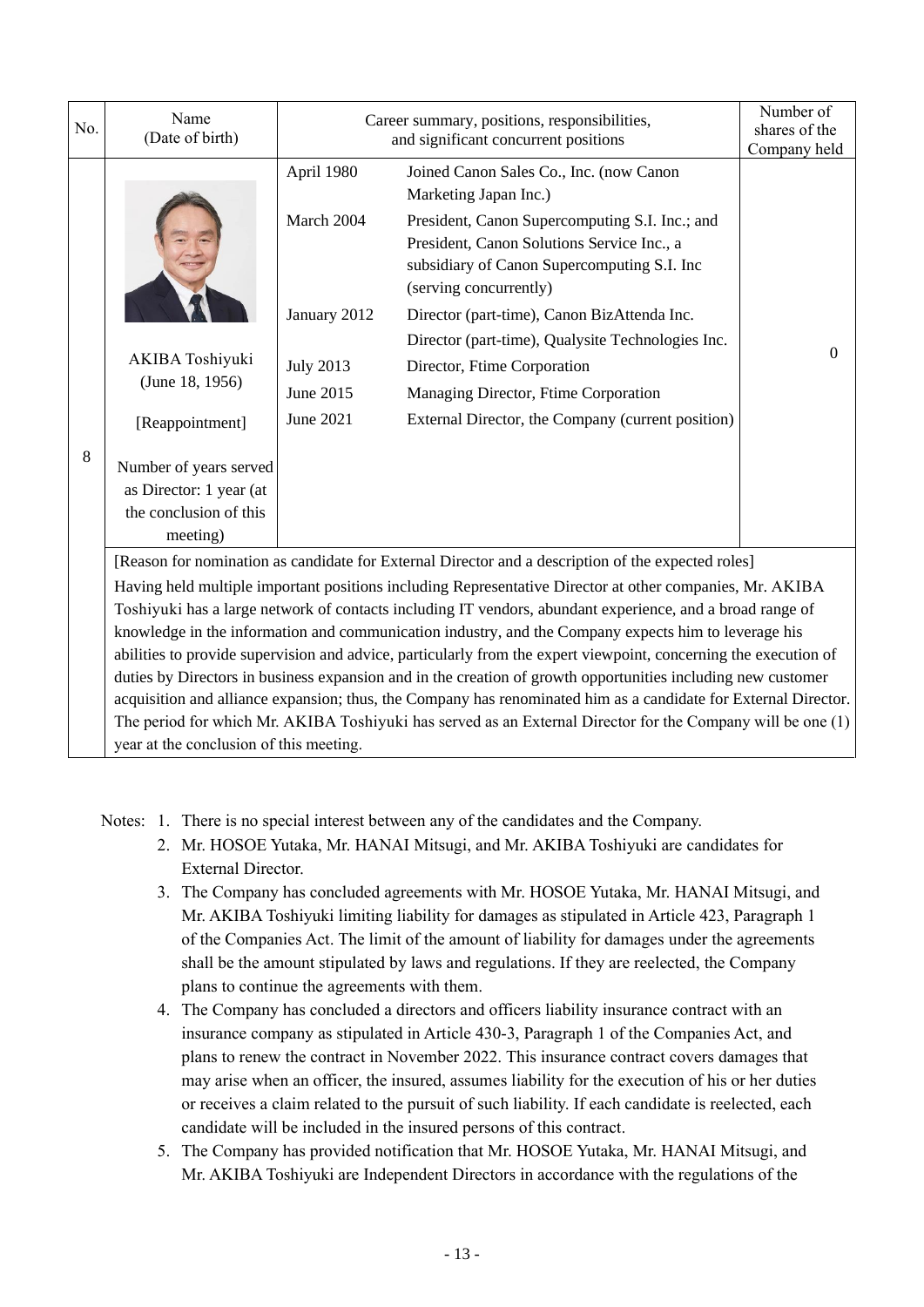Tokyo Stock Exchange. If they are reelected, the Company plans that they remain an Independent Director.